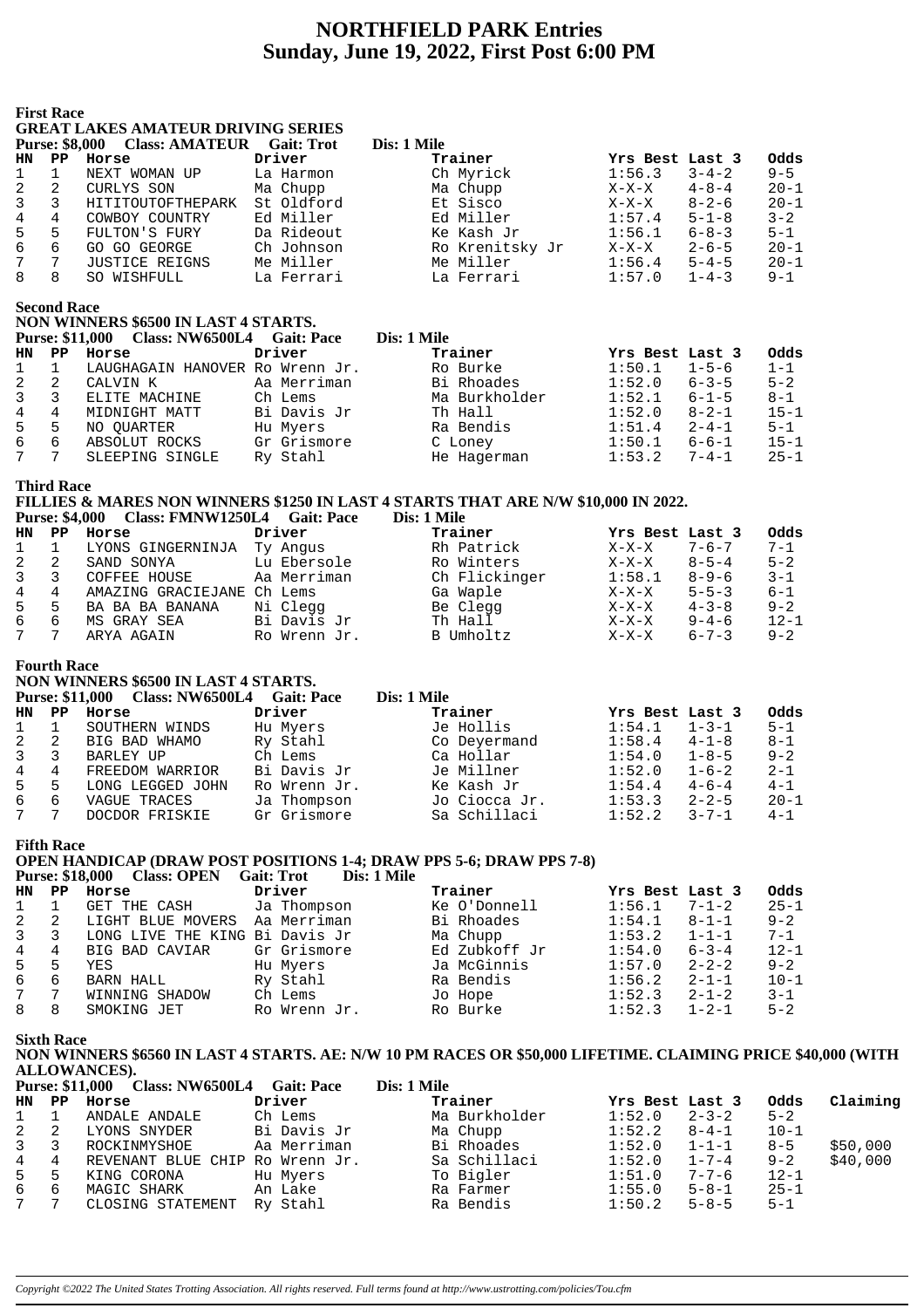**Seventh Race NON WINNERS \$5000 IN LAST 4 STARTS.**

|                | <b>Purse: \$9,000</b> | <b>Class: NW5000L4</b>         | <b>Gait: Pace</b> | Dis: 1 Mile  |                       |          |
|----------------|-----------------------|--------------------------------|-------------------|--------------|-----------------------|----------|
| <b>HN</b>      | PP                    | Horse                          | Driver            | Trainer      | Yrs Best Last 3       | Odds     |
| $\mathbf{1}$   | $\mathbf{1}$          | BETTOR'S REWARD                | Ch Lems           | Co Kreiser   | 1:53.0<br>$1 - 2 - 5$ | $5 - 1$  |
| 2              | 2                     | M G KID                        | Ma Headworth      | Ma Headworth | 1:55.1<br>$3 - 4 - 3$ | $25 - 1$ |
| $\mathbf{3}$   | 3                     | ROCK THE NITE                  | El Deaton         | Ry Deaton    | 1:55.4<br>$2 - 8 - 3$ | $8 - 1$  |
| $\overline{4}$ | 4                     | MARVALOUS ARTIST               | Ry Stahl          | An Rickert   | $4 - 4 - 1$<br>1:52.1 | $8 - 1$  |
| 5              | 5                     | MR BIG WIG                     | Bi Davis Jr       | Je Millner   | 1:54.3<br>$4 - 2 - 3$ | $4 - 1$  |
| 6              | 6                     | WORLD OF GAMING                | Aa Merriman       | Bi Rhoades   | 1:51.4<br>$2 - 3 - 5$ | $9 - 5$  |
| 7              |                       | JUST BOOKEM                    | Ro Wrenn Jr.      | Sa Schillaci | 1:51.2<br>$7 - 1 - 6$ | $4 - 1$  |
| 8              | 8                     | FG'S MONDU PACKRAT Gr Grismore |                   | Je Toska     | 1:54.0<br>$9 - 1 - 6$ | $25 - 1$ |

### **Eighth Race**

## **FILLIES & MARES NON WINNERS \$1250 IN LAST 4 OR \$4100 IN LAST 9 STARTS THAT ARE N/W \$16,250 IN 2022. AE: CLAIMING \$6000 (WITH ALLOWANCES) THAT ARE N/W \$2350 IN LAST 4 STARTS.**

|       | <b>Purse: \$4,000</b> | <b>Class: FMNW1250L4</b> | <b>Gait: Pace</b> | Dis: 1 Mile     |                 |             |          |          |
|-------|-----------------------|--------------------------|-------------------|-----------------|-----------------|-------------|----------|----------|
| HN PP |                       | Horse                    | Driver            | Trainer         | Yrs Best Last 3 |             | Odds     | Claiming |
|       |                       | SKYWAY VENUS             | Gr Grismore       | To Bigler       | 1:55.0          | $3 - 3 - 6$ | $2 - 1$  |          |
| 2     | 2                     | SUNSHINE OUEEN           | Ni Clegg          | Be Clegg        | 1:55.1          | $6 - 7 - 8$ | $6 - 1$  |          |
| 3     | 3                     | BEND THE KNEE            | Bi Davis Jr       | Co Kreiser      | 1:58.4          | $2 - 2 - 8$ | $5 - 2$  | \$7,200  |
| 4     | 4                     | AMBITIOUS LILLIAN        | Ry Stahl          | Br Farquhar     | 1:57.0          | $7 - 6 - 9$ | $9 - 2$  |          |
| 5     | 5                     | GOOD TIDINGS             | Ja Thompson       | Je Toska        | 2:00.0          | $1 - 8 - 5$ | $25 - 1$ |          |
| 6     | 6                     | SOUEEZE THIS             | Aa Merriman       | Su Stockwell    | 1:54.3          | $6 - 9 - 7$ | $6 - 1$  |          |
| 7     | ⇁                     | MCMAEDLE                 | Hu Myers          | Ke Kash Jr      | 1:57.2          | $6 - 3 - 7$ | $25 - 1$ |          |
| 8     | 8                     | FADE TO GOLD             | Ch Lems           | Ro Krenitsky Jr | 1:53.4          | $7 - 9 - 2$ | $7 - 1$  |          |

#### **Ninth Race**

## **NON WINNERS \$8000 IN LAST 4 STARTS. AE: N/W 8 PARI-MUTUEL RACES.**

**Purse: \$12,200 Class: NW8000L4 Gait: Pace Dis: 1 Mile**

| HN           | PP | Horse                           | Driver      | Trainer      | Yrs Best Last 3 |             | Odds     |
|--------------|----|---------------------------------|-------------|--------------|-----------------|-------------|----------|
| $\mathbf{1}$ |    | JUST TOYIN WITH YA Ch Lems      |             | Jo Hope      | 1:51.4          | $2 - 6 - 1$ | $3 - 1$  |
| 2            | 2  | BERNIE                          | Bi Davis Jr | Je Millner   | 1:50.3          | $6 - 3 - 2$ | $9 - 5$  |
| $\mathbf{3}$ |    | DELRAY DUDE                     | Lu Ebersole | Ry Angus     | 1:52.2          | $6 - 3 - 2$ | $25 - 1$ |
| 4            |    | GUNRNEEDABGRBOAT A Aa Merriman  |             | Cr Stein     | 1:50.3          | $4 - 1 - 1$ | $10 - 1$ |
| 5            | 5  | CAPTAINOFROCKNROLL Ro Wrenn Jr. |             | Sa Schillaci | 1:50.4          | $1 - 2 - 4$ | $8 - 5$  |
| ნ.           | 6  | SLATER                          | Pa Beeler   | Pa Beeler    | 1:53.4          | $2 - 2 - 5$ | $25 - 1$ |
| 7 7          |    | BACKSEAT JOKER                  | Hu Myers    | Sa Schillaci | 1:52.4          | $1 - 2 - 3$ | $25 - 1$ |
| 8            | 8  | SURREAL IDEAL                   | Ry Stahl    | Ve Beachy    | 1:51.1          | $2 - 2 - 1$ | $15 - 1$ |

#### **Tenth Race**

**NON WINNERS \$8000 IN LAST 4 STARTS (MARES ALLOWED 20%). AE: N/W 8 PARI-MUTUEL RACES. Purse: \$12,200 Class: NW8000L4 Gait: Trot Dis: 1 Mile**

| HN           | PP. | Horse                          | Driver       | Trainer       | Yrs Best Last 3 |             | Odds     |
|--------------|-----|--------------------------------|--------------|---------------|-----------------|-------------|----------|
| $\mathbf{1}$ |     | REFI                           | Ro Wrenn Jr. | Sa Schillaci  | 1:55.0          | $5 - 6 - 1$ | $3 - 1$  |
| 2            | 2   | SWAN ON A MISSION              | Lu Ebersole  | Ed Miller     | 1:55.3          | $2 - 4 - 5$ | 8-1      |
| 3 3          |     | DONTYOUSAYIT                   | Hu Myers     | Ke Sherman    | 1:56.3          | $5 - 3 - 2$ | $12 - 1$ |
| 4            | 4   | JOGGINGTOTHEBANK               | Ch Lems      | Ma Burkholder | 1:53.2          | $6 - 6 - 1$ | $5 - 1$  |
| 5            | 5   | DESIGNER SPECS                 | Ry Stahl     | Ja Weller     | 1:56.3          | $1 - 2 - 3$ | $10 - 1$ |
| 6            | 6   | CHASIN' DREAMS                 | Gr Grismore  | Sa Schillaci  | 1:55.2          | $7 - 2 - 2$ | $15 - 1$ |
| 7            |     | SETIT AND FORGETIT Bi Davis Jr |              | Jo Oliverio   | 1:53.4          | $7 - 5 - 5$ | $12 - 1$ |
| 8            | 8   | MAKING DREAMS                  | Ja Thompson  | Ti Schlabach  | 1:55.1          | $4 - 2 - 1$ | $25 - 1$ |
|              | ° 9 | IMPULSE BUY                    | Aa Merriman  | Bi Rhoades    | 1:54.2          | $3 - 4 - 3$ | $9 - 5$  |
|              |     |                                |              |               |                 |             |          |

**Eleventh Race**

## **GUARANTEED \$10,000 PICK 4 STARTS HERE OPEN**

|                  |               | Purse: \$18,000 Class: OPEN Gait: Pace | Dis: 1 Mile |              |                       |                         |
|------------------|---------------|----------------------------------------|-------------|--------------|-----------------------|-------------------------|
| HN.              | $\mathbf{PP}$ | Horse                                  | Driver      | Trainer      | Yrs Best Last 3       | Odds                    |
| $1 \quad 1$      |               | ODDS ON BOCA RATON Ja Thompson         |             | To Luther    | 1:51.4                | $8-1$<br>$1 - 7 - 1$    |
| 2 2              |               | A FAIR OL DANCE N Ro Wrenn Jr.         |             | Ro Burke     | $1:50.3$ $1-1-2$      | $9 - 5$                 |
| $3 \overline{3}$ |               | ONE LAST LAUGH                         | Hu Myers    | Sa Schillaci | 1:51.0                | $3 - 4 - 1$<br>$6 - 1$  |
| $4\overline{ }$  | 4             | DANCIN DRAGON Aa Merriman              |             | Ra Bendis    | 1:50.0                | $3 - 1$<br>$1 - 2 - 1$  |
| 5                | .5            | BETTOR THAN SPRING Bi Davis Jr         |             | Co Kreiser   | 1:49.3<br>$8 - 1 - 3$ | $3 - 1$                 |
| 6                | 6             | OK KUDO                                | Gr Grismore | Ja Day       | $7 - 3 - 3$<br>1:51.2 | $25 - 1$                |
| 7 7              |               | ELVER HANOVER                          | Ch Lems     | Ro Burke     | 1:51.3                | $25 - 1$<br>$5 - 1 - 2$ |

**Twelfth Race**

## **NON WINNERS \$10,000 IN LAST 4 STARTS. AE: N/W 10 PARI-MUTUEL RACES. AE: CLAIMING \$40,000 (WITH ALLOWANCES).**

|              |    | <b>Class: NW10000L4</b><br><b>Purse: \$14,000</b> | <b>Gait: Pace</b> | Dis: 1 Mile  |                 |             |          |          |
|--------------|----|---------------------------------------------------|-------------------|--------------|-----------------|-------------|----------|----------|
| HN           | PP | Horse                                             | Driver            | Trainer      | Yrs Best Last 3 |             | Odds     | Claiming |
|              |    | DD'S BIG JOE                                      | La Merriman       | La Merriman  | 1:52.4          | $5 - 1 - 4$ | $4 - 1$  |          |
| 2            |    | MCTHIRSTY                                         | Hu Myers          | Ed Miller    | 1:50.4          | $5 - 5 - 2$ | $8 - 1$  |          |
| $\mathbf{3}$ |    | VENOM                                             | Ch Lems           | Ma Headworth | 1:53.0          | $4 - 1 - 1$ | $6 - 1$  | \$40,000 |
| 4            | 4  | TREMENDOUS PLAY                                   | Gr Grismore       | Sa Schillaci | 1:50.3          | $1 - 5 - 4$ | $9 - 2$  |          |
| 5            |    | NOTYOURTYPICALMAN                                 | Aa Merriman       | Cr Stein     | 1:55.2          | $4 - 2 - 1$ | $9 - 1$  |          |
| 6            | 6  | CROSS COUNTRY                                     | Lu Ebersole       | Lu Ebersole  | 1:50.4          | $2 - 1 - 6$ | $8 - 1$  |          |
| $7\degree$   |    | MAKIN SOME NOISE                                  | Ro Wrenn Jr.      | Ed Miller    | 1:53.3          | $2 - 2 - 1$ | $2 - 1$  |          |
| 8            | 8  | TACT TATE N                                       | Ry Stahl          | Jo Miller    | 1:52.0          | $5 - 1 - 8$ | $25 - 1$ |          |